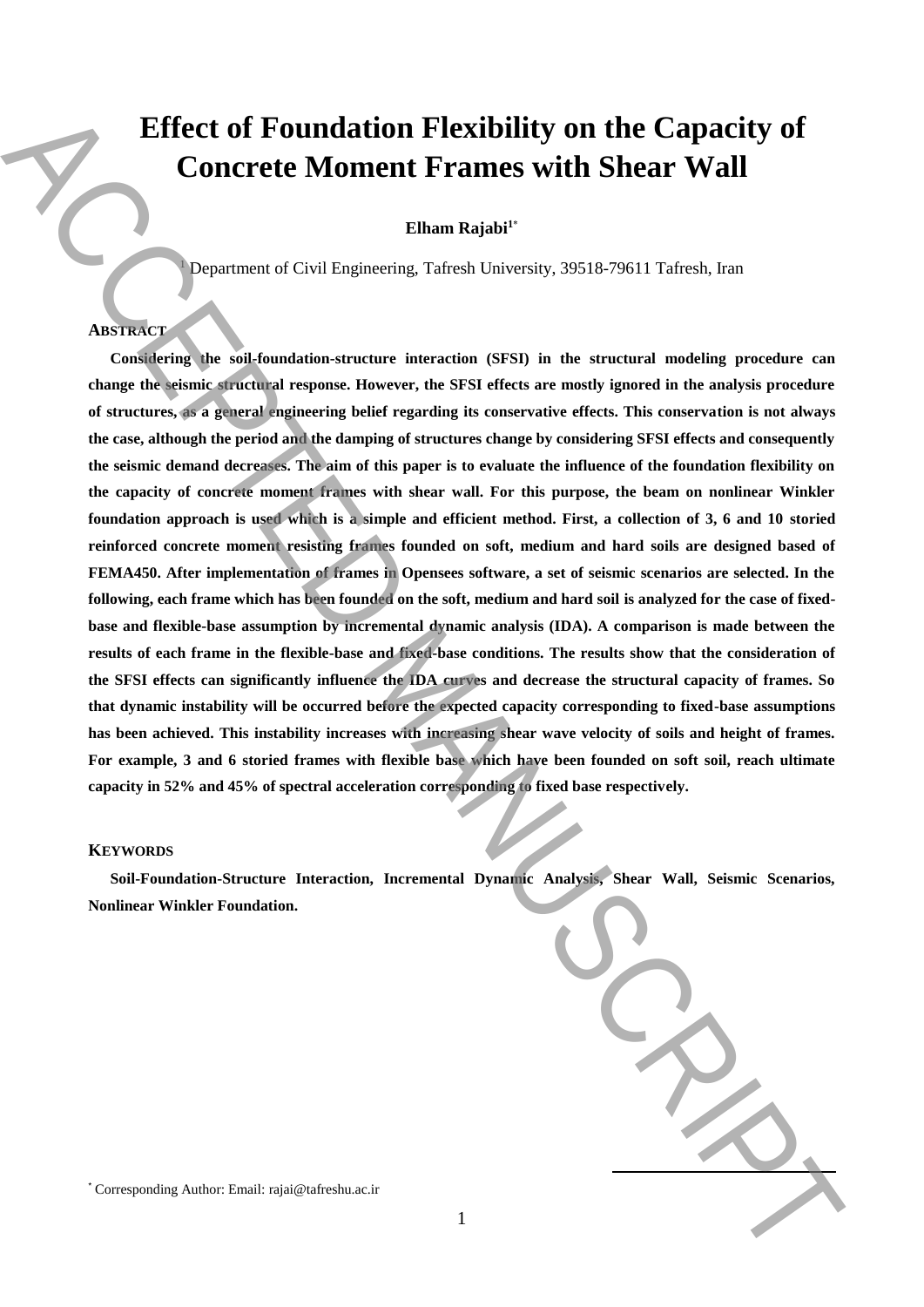## **1. Introduction**

The characteristics of the structure change due to SFSI effect in comparison with the fixed- base assumption because the ground motion input can be significantly modified in the case of soft soil. Moreover, the natural period of a given structure can extend and in turn the level of seismic input would decrease [1].

In fact, the SFSI effect is a combined phenomenon in which the structure is influenced by the dynamic behavior of the soil and the foundation and vice versa [2]. Despite the evidence in Structural and earthquake engineering literature, most structures are designed without considering the effect of SFSI because of incorrect belief that neglecting the SFSI is conservative. In recent years, the effects of vertical earthquake motion on high-rise RC frame structures are investigated [3] considering SFSI and fixed support condition. However, investigation of SFSI effects seems necessary. For this, the influence of the foundation flexibility on the capacity of concrete moment frames with shear wall is studied in the present paper.

### **2. Methodology**

#### 2.1. Shear Wall Frames

A set of 2-D concrete moment resisting frames with shear walls containing 3, 6 and 10 story frames are designed based on FEMA450 [4] static linear guidelines on hard, medium and soft soil conditions introduced through site classes B, C and D (Figure 1). As shown in Figure 1, the story height and the bay length are 600 and 350 cm, respectively. The shear wall thickness is 25 cm for the 3 and 6 story frames and equals to 30 cm for the 10 story frames. The geometric and material properties of the designed frames are presented in Tables 1 and 2.



**Figure 1. The schematic elevation of the studied frames**

Implementation of frames is performed in Opensees framework [5]. In this paper, the nonlinear beam element with concentrated hinges is employed for the beam modeling. Beams with concentrated plastic hinges and columns of fiber section are employed to simulate the nonlinear flexural behavior of the moment frames. The beam With Hinges element is chosen for the beams. The nonlinear behavior of the plastic hinges was defined in accordance with Haselton et al. [6] who proposed essential relationships in their study based on the calibration of numerous test results in the form of the tri-linear backbone curve suggested by Ibarra [7].

| Story<br>No. | Level                   | Column<br>Width<br>(cm) | Column<br>Height<br>(cm) | Beam<br>Width<br>(cm) | Beam<br>Height<br>(cm) |
|--------------|-------------------------|-------------------------|--------------------------|-----------------------|------------------------|
| 3            | $1 - 2 - 3$             | 45                      | 45                       | 45                    | 45                     |
| 6            | $1 - 2 - 3 - 4 - 5 - 6$ | 45                      | 45                       | 45                    | 45                     |
|              | $1 - 2 - 3$             | 55                      | 55                       | 55                    | 40                     |
| 10           | $4 - 5 - 6 - 7$         | 45                      | 45                       | 45                    | 40                     |
|              | $8-9-10$                | 45                      | 45                       | 45                    | 40                     |
|              |                         |                         |                          |                       |                        |

| Table 2. Material properties of the designed frames           |                                                       |                                                 |                                           |  |  |  |  |
|---------------------------------------------------------------|-------------------------------------------------------|-------------------------------------------------|-------------------------------------------|--|--|--|--|
| Concrete<br>Compression<br>Strength,<br>(kg/cm <sup>2</sup> ) | Modulus<br>of<br>Elasticity,<br>(kg/cm <sup>2</sup> ) | Yield<br><b>Stress</b><br>(kg/cm <sup>2</sup> ) | Shear<br>Modulus<br>(kg/cm <sup>2</sup> ) |  |  |  |  |
| 250                                                           | $2.388 e + 5$                                         | 4000                                            | 99500                                     |  |  |  |  |

Columns are modeled by fiber method with the capability of developing distributed plasticity along the element's length. Then, the fiber sections are assigned to the nonlinear Beam Column elements. Each element was also divided into four sub-elements in a story level to provide more robustness. In order to simulate the shear wall element, Flexure-Shear Interaction Displacement-Based Beam-Column element has been selected which developed in the Opensees platform based on the concept of formerly used Multiple Vertical-Line-Element Model (MVLEM). The definition of the boundary elements was also provided in the model.

In this study, the Beam on Nonlinear Winkler Foundation (BNWF), which is capable of simulating the uplift and rocking motions (geometrical nonlinearity) as well as the nonlinear behavior of the soil (material nonlinearity), is employed to model the soil-footing interface. For this, BNWF numerical model has been constructed by assigning nonlinear Beam Column and zero Length elements to the strip footing and the soil springs, respectively. In order to define the Winkler springs, first their properties are determined according to different site classes and the corresponding footing dimensions. Second, Qzsimple1 material (in the Opensees) is chosen to represent the soil behavior based on the computed parameters. Moreover, the Gazetas concentrated stiffness has been employed to define the stiffness of the soil springs. Therefore, the distributed stiffness of the Winkler foundation was estimated based on the continuum approaches. **1.** Internation of the maximizer internal selection internal selection suggested ACCEPTER CONTROL CONTROL CONTROL CONTROL CONTROL CONTROL CONTROL CONTROL CONTROL CONTROL CONTROL CONTROL CONTROL CONTROL CONTROL CONTROL CO

## 2.2. Strong ground Motions

Strong ground motion (SGM) selection can significantly modify the nonlinear response of